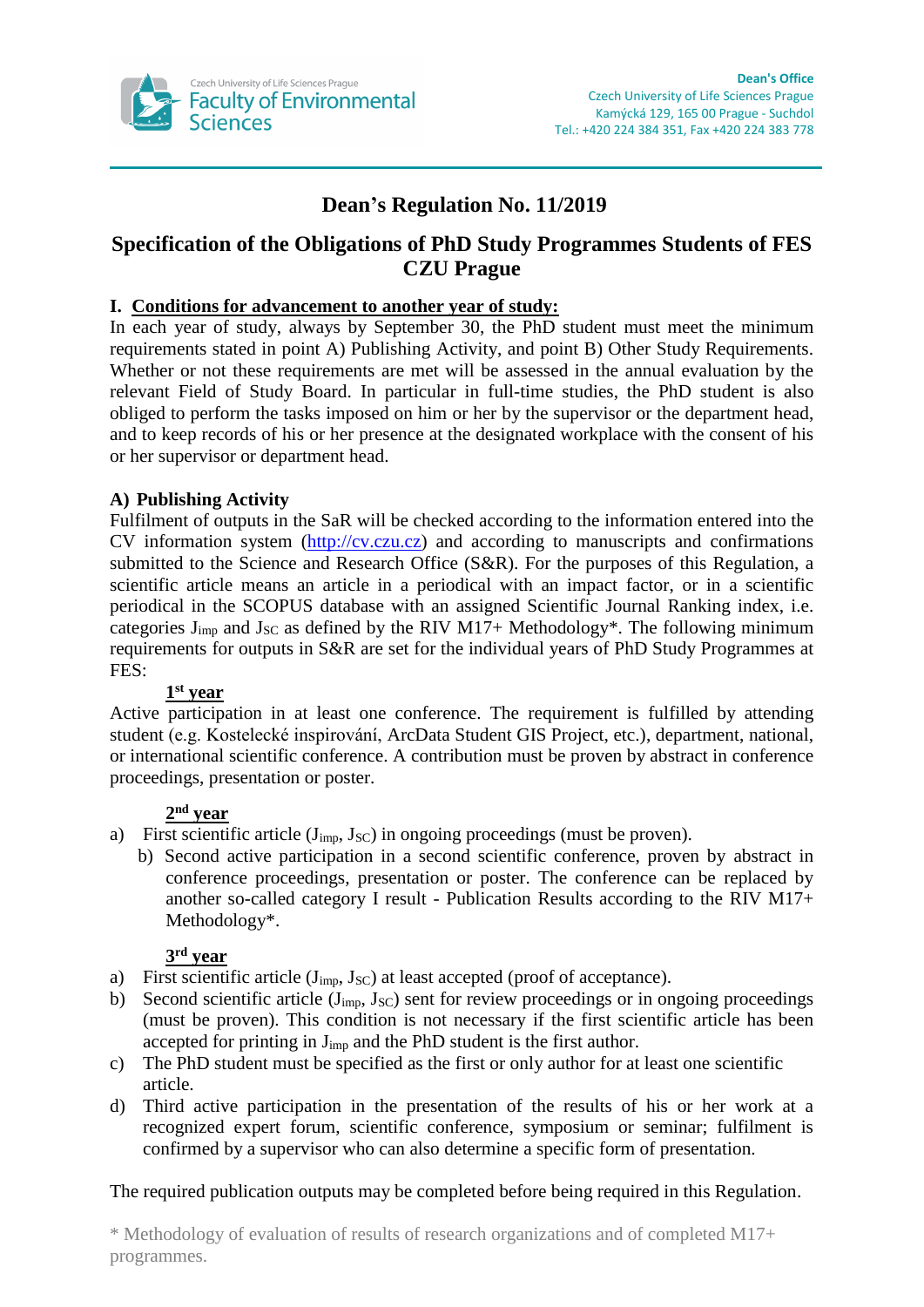

## **B) Other Study Requirements**

The following minimum study requirements are set for individual years of study in the PhD Study Programme at FES:

## **1 st year**

- A completed study plan approved by the supervisor within one month of commencement of studies in the PhD Study Programme.
- Submitted dissertation methodology approved by the supervisor within twelve months of commencement of studies in the PhD Study Programme.
- Submitted literature review on the topic of the dissertation pursuant to the Dean's Regulation No. 10/2019.
- At least two exams passed (*an exam means a special exam and an English language exam, which has been replaced by Academic English course since the academic year 2019/2020*).
- Accomplished Research Methodology course, replaced by Information Sources Processing course for PhD students who started their studies since the academic year 2019/2020.
- Didactic and presentation skills exam (compulsory for full-time students only).

## **2 nd year**

 At least three exams passed (*an exam means a special exam and an English language exam, which has been replaced by Academic English course since the academic year 2019/2020*).

### **3 rd year**

- All special exams passed (*an exam means a special exam and an English language exam, which has been replaced by Academic English course since the academic year 2019/2020).*
- Accomplished Statistical Methods course for PhD students who started their studies since the academic year 2019/2020.
- Accomplished Academic Writing course for PhD students who started their studies since the academic year 2019/2020.
- In order to advance to the fourth year of study, it will be necessary to prove total teaching experience for the duration of studies, i.e. at least 192 teaching hours that will be recorded in the university system http://is.czu.cz. This condition is based on the Study and Examination Rules for Study in the PhD Study Programmes of the Czech University of Life Sciences Prague, Article 8, paragraph 6. This regulation also defines exceptions to the required teaching experience. The 192 hours will also include official consultations of bachelor's and master's theses registered in the university system in the amount of 30 hours per one bachelor's or master's thesis and providing opponent reviews of bachelor's and master's theses with a time allotment of five hours per review.

The obligation to prove teaching experience applies to students in full-time PhD studies. Teaching experience is optional for students in the combined (part-time) PhD studies.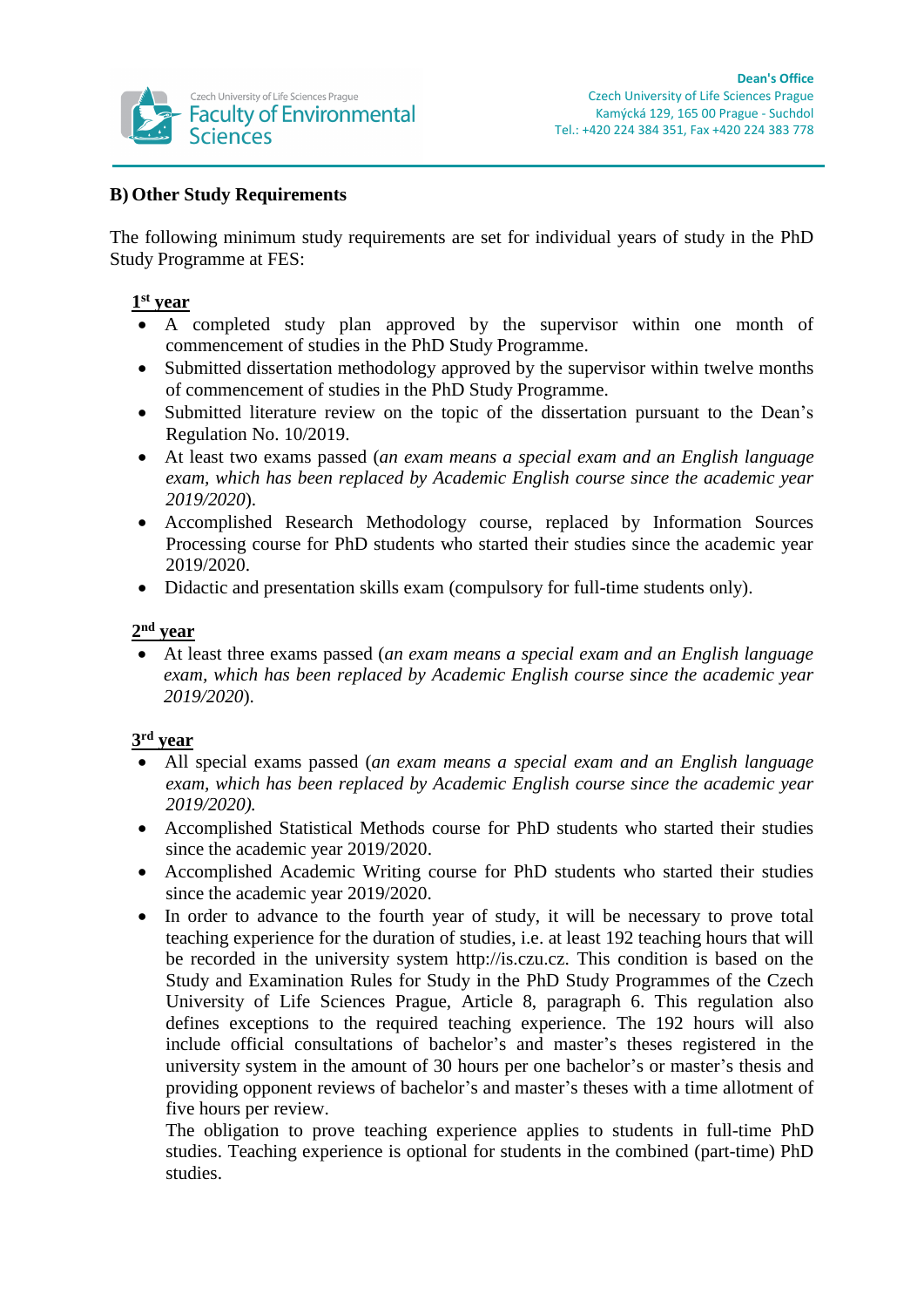

# **4 th year – i.e. until the end of the standard study period**

- Foreign internship for at least four weeks; upon approval by the Field of Study Board, a foreign internship can be replaced by the student's active participation in an international research project with results published or presented abroad. This obligation does not apply to students of the PhD Study Programmes who began their studies in the 2016/2017 academic year and earlier.
- Passing the State Doctoral Examination.
- Dissertation defence.
- Meeting of the minimum of 240 credits for PhD students study obligations, given by the relevant Field of Study Board. The definition of the amount of credits is determined by the Rector's Directive No. 02/2018 Credit system of PhD study programmes at CZU Prague.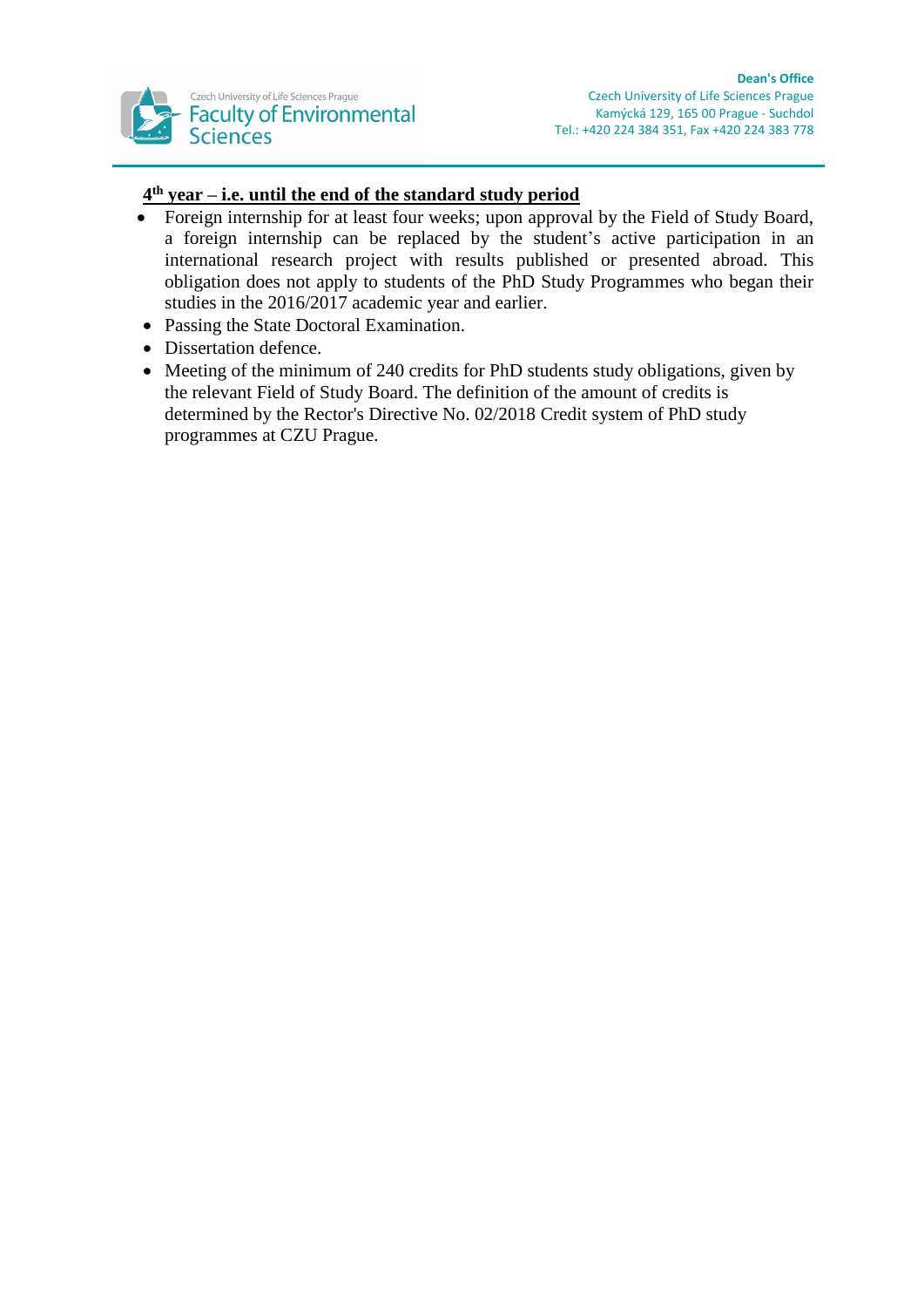

# **II. Dissertation defence**

The applicant submits a list of publications in the application for passing a defence. The defence will only be allowed if the list contains at least one article published or accepted for publication in the Web of Knowledge database journal with an assigned Impact Factor index (IF) or the SCOPUS database journal with an assigned Scientific Journal Ranking index (SJR), where the student must be stated at the first place in the team of authors. The article relates thematically to the dissertation and the publication must be recorded in the CZU Prague Information System.

All FES CZU Prague Field of Study Boards have set the condition that a defence will only be permitted if at least one article relating thematically to the dissertation of the PhD student is published or accepted for publication in a journal with an IF  $(J_{imp})^1$ . If the PhD student is not specified in this article in the first place of the team of authors, it will be necessary to submit for the defence an article in the SCOPUS database journal  $(J<sub>SC</sub>)$  where the PhD student will be the first author.

In addition to the thesis type dissertation, whose basic structure is specified in the Study and Examination Rules of the Czech University of Life Sciences Prague for Studies in PhD Study Programmes, Article 11, paragraph 2, it is also possible to submit a dissertation for defence in the form of a commented set of published articles.

Commented set of articles dissertation – requirements:

A dissertation prepared as a commented set of articles must contain at least three publications published or accepted for publication in a Web of Knowledge database journal with an assigned IF or in a SCOPUS database journal with an assigned nonzero SJR. The PhD student must be specified as first or corresponding author of at least two these publications. In exceptional cases (e.g. upon publication in a prestigious periodical with a Nature index as the first author) the Field of Study Board can approve an exception and the PhD student may be the first author in just this one article.

It also applies that at least one of the three articles must be published or accepted for publication in the Web of Knowledge database journal with an assigned  $IF<sup>1</sup>$ .

A commented set of articles always consists of at least the following three main chapters:

- 1) The introduction (elaborated in the form of literature review, extent at least 15 pages).
- 2) The real work.
- 3) The commentary on articles (the commentary should logically link individual articles, discuss on published results with other scientific sources and formulate conclusions based on the attached articles. The commentary should be at least 15 pages long).

<sup>&</sup>lt;sup>1</sup>The requirement of an article with an IF does not apply to the students of the Applied and Landscape Ecology study programme with the dissertation topic in the fields of spatial planning and landscape architecture.